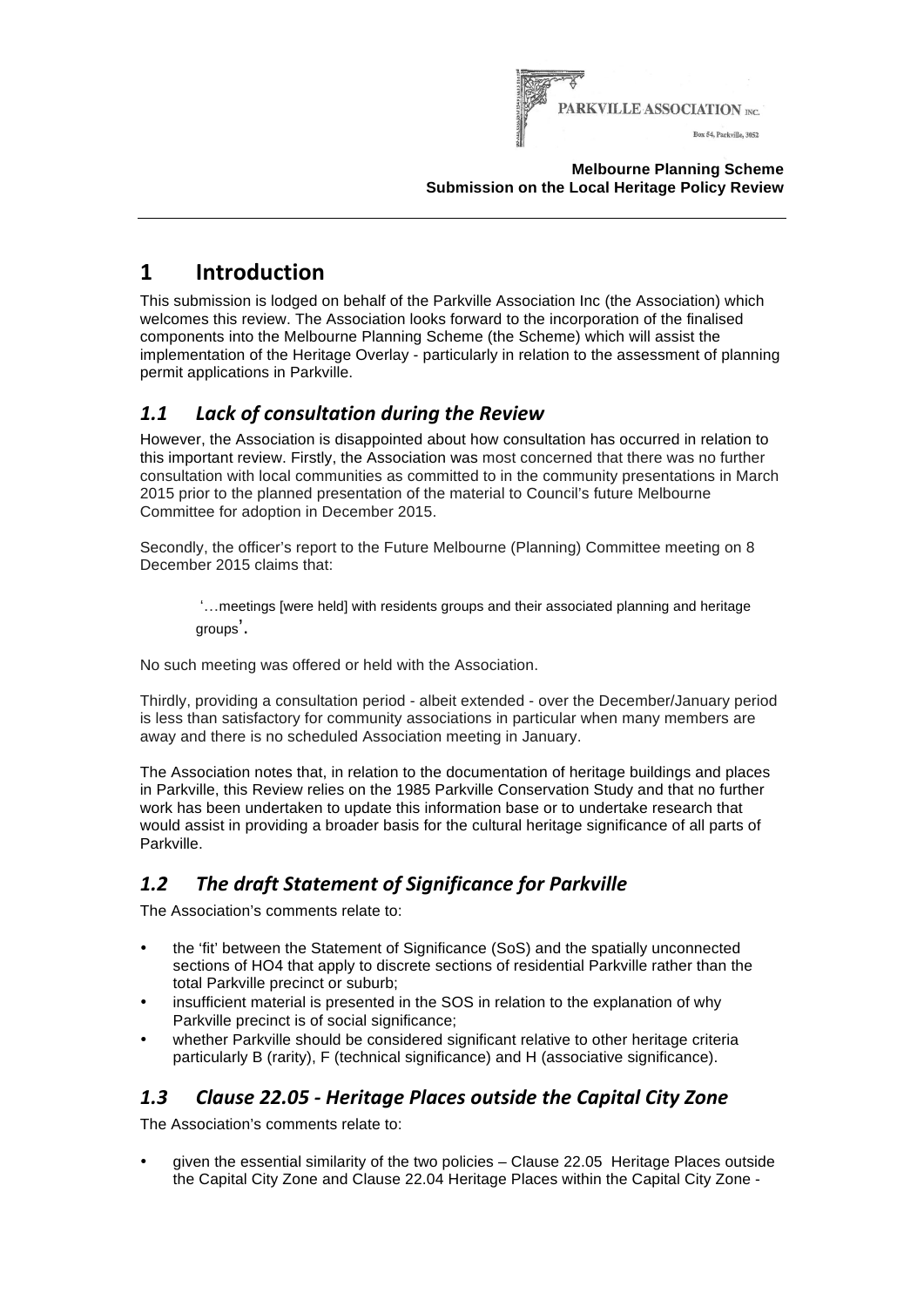the Association queries why the two policies cannot be combined into one policy that applies to all heritage places within the City of Melbourne.

• selected comments on the content and presentation of Clause 22.05 - Heritage Places outside the Capital City Zone and Heritage Places from the perspective of how this policy might be applied in relation to Parkville.

These matters are discussed in more detail in the following sections.

The Association would welcome the opportunity to meet with Council officers and/or the consultants to discuss these matters further and to present further comment on the historical material in the Statement of Significance (subject to the availability of relevant Association members).

## **2** The draft Statement of Significance for Parkville

#### **2.1** The 'fit' between the SoS and the spatially unconnected sections *of HO4*

Heritage Overlay 04 (HO4) applies to three spatially unconnected residential areas of the suburb of Parkville - 'West' Parkville, 'South' Parkville and parts of 'North' Parkville. Most of the land in between these three areas is covered in the Scheme by other Heritage Overlays, particularly those applying to Royal Park (HO 1093) and the Melbourne Zoological Gardens (HO 364) and a number of place or building specific HOs.

The Association is concerned about the lack of 'fit' between the SoS, which, as drafted, appears to describe an undefined area called the 'Parkville Precinct' and refer/apply to parts of Parkville outside the three specific areas covered by HO4. As drafted, the SoS for Parkville appears to apply uniformly to the whole of the suburb of Parkville rather than just the areas of HO4 and apply a uniform level of significance to the three areas covered by HO4 even though there are distinct differences in heritage character and consistency as described and discussed in the SoS. Under the heading, 'What is Significant?', the 'key attributes' of the Parkville Precinct are a bit of a muddle of things that are largely identifiable with South Parkville with a few oddments thrown in for North Parkville and virtually nothing for West Parkville alogn with comments about areas beyond HO4.

Although there are similarities in their historical development - particularly the relationship with Royal Park - the three residential areas of Parkville are now, arguably, not of similar or uniform heritage character and significance.

The preparation of one SoS to apply to the three discrete areas covered by HO4 results in an awkward SoS that has differential content for these three non-contiguous areas. Also the Association queries the utility in forums such as VCAT of an SoS that refers extensively to and relies on the significance of areas beyond the subject HO.

#### **2.2** Insufficient material presented about the social significance of *the Parkville precinct*

In relation to the three criteria which are identified in the SoS to underpin the significance of the Parkville precinct, the Association considers that insufficient material is presented in the SoS in relation to the explanation of why the Parkville precinct is of **social significance** (criterion G)**.** Perhaps part of the reason for this is twofold:

- very little meaningful consultation was undertaken with the Parkville community which would have provided insight and detail in this regard and
- very little guidance is given about what constitutes 'social significance' in a heritage context in documents such as Planning Practice note 1 – Applying the Heritage Overlay. As drafted, this section of the SoS refers to: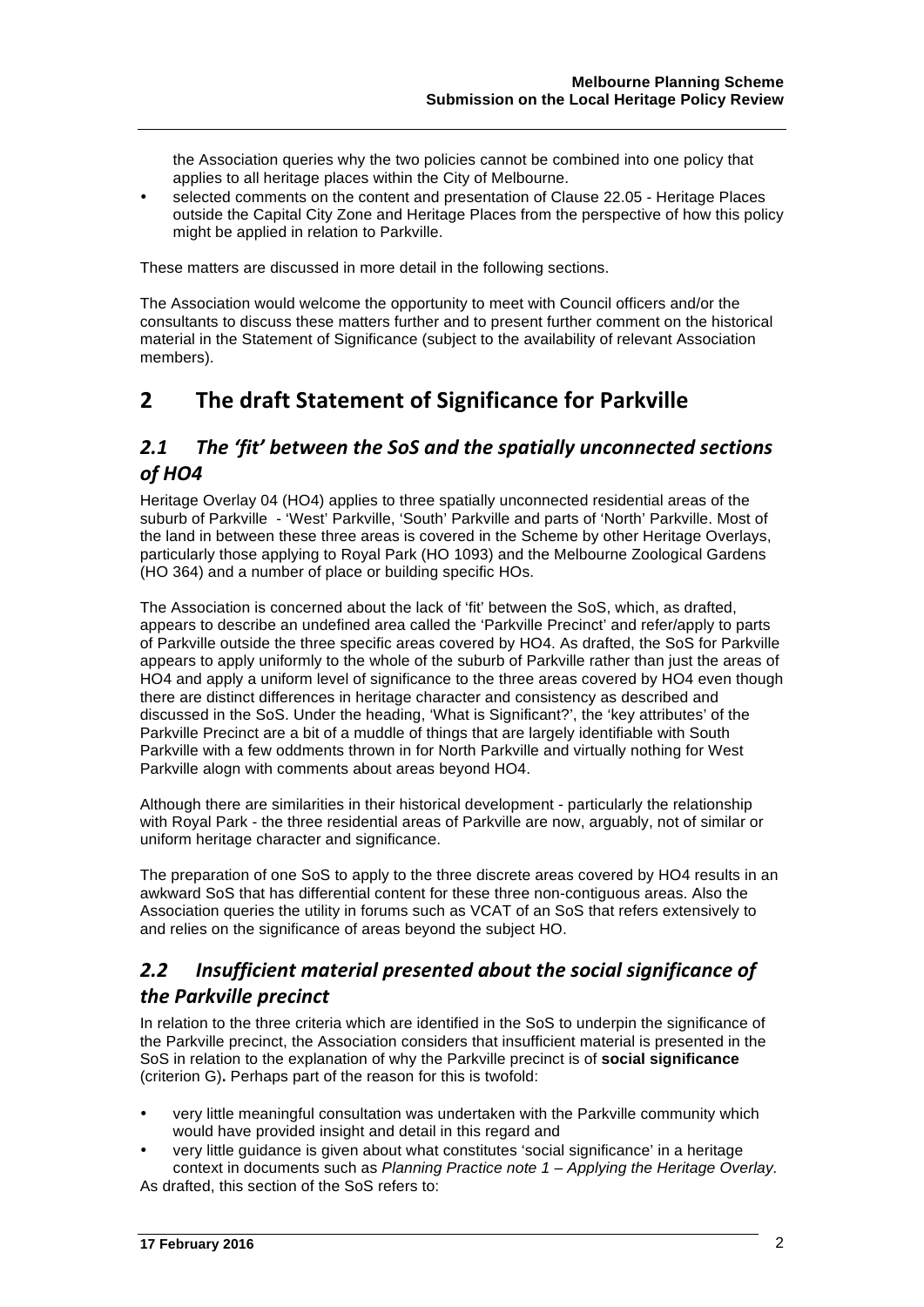- The Parkville Precinct '.....is highly regard in Melbourne for its intact Victorian streetscapes and character' – this statement is largely repeated and elaborated more fully in relation to the discussion under 'aesthetic/architectural significance'. More engagement with the local community would have elicited views from the community that people like, if not love, living in Parkville because of the physical heritage character and the sense of community that comes partly from this shared community value. This sense of association and identification with Parkville (South Parkville in particular) is reflected in such social dynamics as a proportion of residents moving from one house to another within this area as family, economic and other circumstances allow (such as, 'favourite' houses coming on the market) and former students of Melbourne University of Melbourne coming back to live in Parkville because of happy memories of student days and the attractiveness of the area. Another community/social attribute that is evident in Parkville is the ongoing, community-based sense of protection of the heritage significance and related residential amenity dating back to the establishment of the Parkville Association in the early 1970s and various major campaigns since then, such as the Wade house case.
- Royal Park is also highly valued for its landscape qualities and opportunities for formal and passive recreation – this statement applies to an area **outside** but adjacent to the areas covered by HO4. For residents of Parkville (those areas covered by HO4), a highly valued attribute of living in these areas is the **proximity** to Royal Park and its distinct character - the visual linkages afforded to and from the residential areas, its large size and sense of space, its landscape character of the park and the associated fauna, and the formal and informal recreational opportunities that many residents avail themselves of regularly, if not daily in many cases. The bland statement that 'residents of the precinct value their proximity to the park…' goes no where capturing the social importance/value of the proximity of the residential areas of Parkville to Royal Park and the long standing campaigns that have been undertaken to maintain easy and safe access to the Park through, for example, the elimination of heavy traffic on Gatehouse Street and traffic calming on The Avenue.
- Residents of the precinct value their proximity to the park, and to the University of Melbourne – our response to this statement is largely covered by the above discussion.

#### *2.3 Applicability of additional heritage criteria to HO4 areas*

The Association queries whether 'South' Parkville in particular should be considered significant relative to other heritage criteria in addition to Criteria A (historical), G (social) and H (aesthetic/architectural) including:

- Criterion B possession of uncommon rare or endangered aspects of our cultural or natural history (rarity) – as South Parkville is considered to be one of the most intact areas of Victorian residential architecture in Melbourne, Victoria and, arguably, at a national level, the Association considers that there is a case that this section of Parkville possesses and presents a rare aspect of our (Victoria's) cultural history;
- Criterion F importance in demonstrating a high degree of creative or technical achievement at a particular period (technical significance) - the scientific importance of the drainage works under South Parkville were mentioned in the community workshop but this aspect does not appear to have been researched in relation to this criterion;
- Criterion H Special association with the life or works of a person, or group of persons, of importance in our history (associative significance) – as noted, essentially in passing in the section of the SOS relating to historical significance,: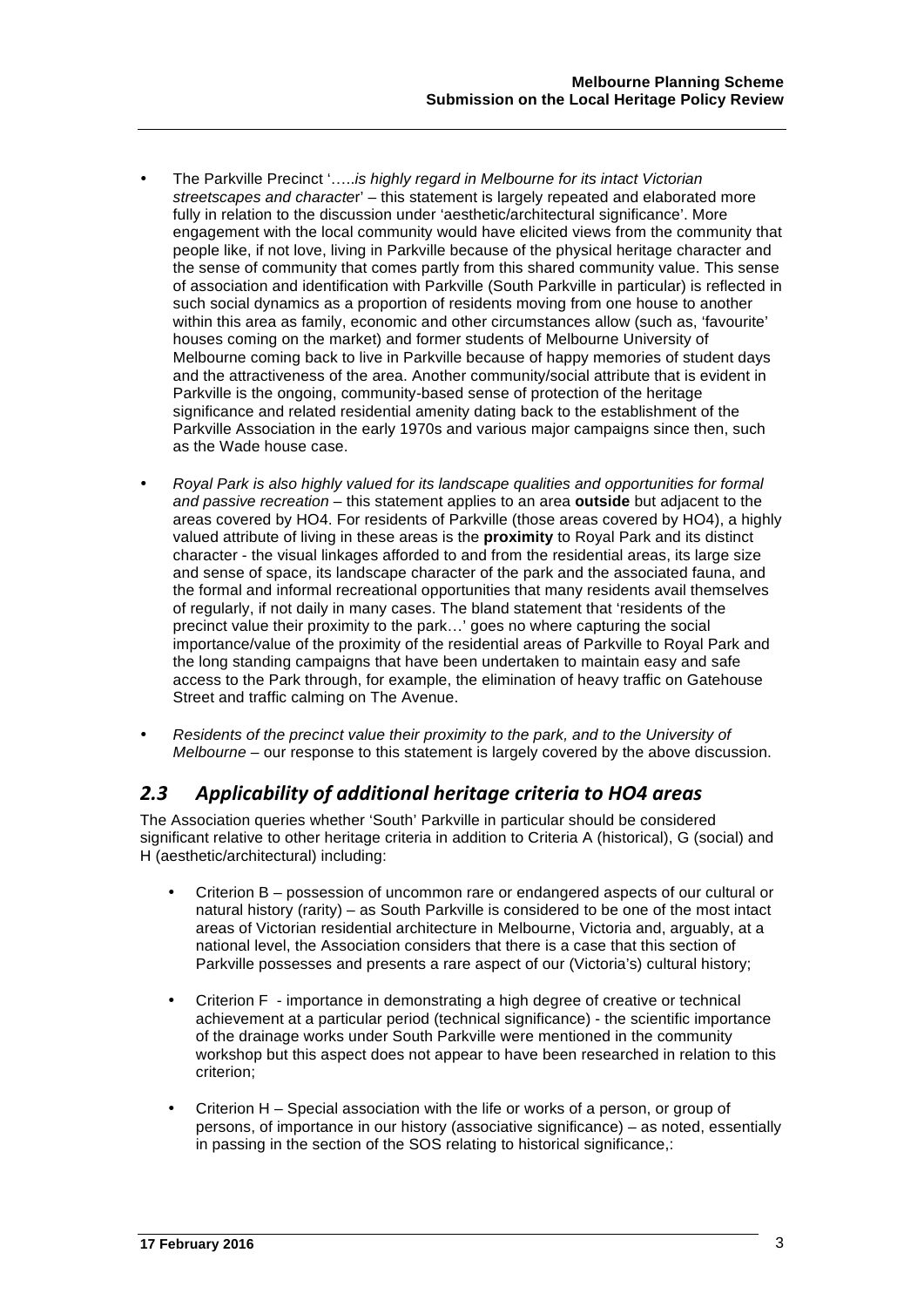The University of Melbourne was established on the eastern side of the road in 1853, and has historically been strongly linked to the precinct, with many academics taking up residence as did professionals attracted by proximity to the city'.

Arguably, more detailed historical and/or sociological research would document the special, long standing and continuing association between residents of Parkville in general and South Parkville in particular and the University of Melbourne, the Walter and Eliza Hall Institute, the Royal Melbourne Hospital, the Royal Childrens Hospital, and the Melbourne Zoological Gardens both in terms of academic and research achievements by Parkville residents over many decades and in the close links between many of these institutions and voluntary involvement by many Parkville residents.

# **3 Clause 22.05 Heritage places outside the Capital City Zone**

### *3.1 Similarity of and need for two polices relating to heritage places*

The Association notes that this policy is essentially similar to that drafted for Clause 22.04 Heritage Places within the Capital City Zone (CCZ). While there are a number of matters that require similar treatment, it is surprising that, if tow policies are required in the Scheme, there is not a greater difference between the two policies so that they more closely reflect the heritage character and significance in the two policy areas. For example, within the Capital City Zone, there are many heritage buildings of substantial built form and also the context of heritage buildings and place within the CCZ is generally substantially different in scale and built form to heritage places outside the CCZ.

## 3.2 Comments on Clause 22.05 – Heritage places outside the Capital *City Zone*

The Association queries where there has been any 'consistency testing' undertaken of the content of the policy and other policies and controls in the Scheme, that is, are there actual control mechanisms elsewhere in the Scheme that will effectively help in the achievement of the policy Objectives set out in this Clause.

The Association offers the following comments on Clause 22.05 – Heritage places outside the Capital City Zone:

A number of terms appear to be used interchangeably and in a way that may lead to confusion, for example, 'heritage values' and 'heritage significance';

22.05-2 Permit Application Requirements - The Association considers that the information requirements under this Clause should be mandatory not discretionary in order to provide an appropriate heritage information base on which decisions are made. Having this information requirement as discretionary is setting the bar too low and inconsistent with facilitating the achievement of the policy objectives.

22.05-4 Performance Standards for Assessing Planning Applications – as written, this is not policy but an invitation to applicants to provide reasons why they should avoid or vary the standards.

22.05-5 Demolition – The various statements that set out circumstances in which demolition of heritage elements 'will not normally be permitted' and that poor condition of a significant or contributory building is not a justification should all be grouped together at the start of this subclause in order to very clearly indicate, in effect, that demolition of significant heritage buildings or heritage fabric is unlikely to be permitted. This would unambiguously set the